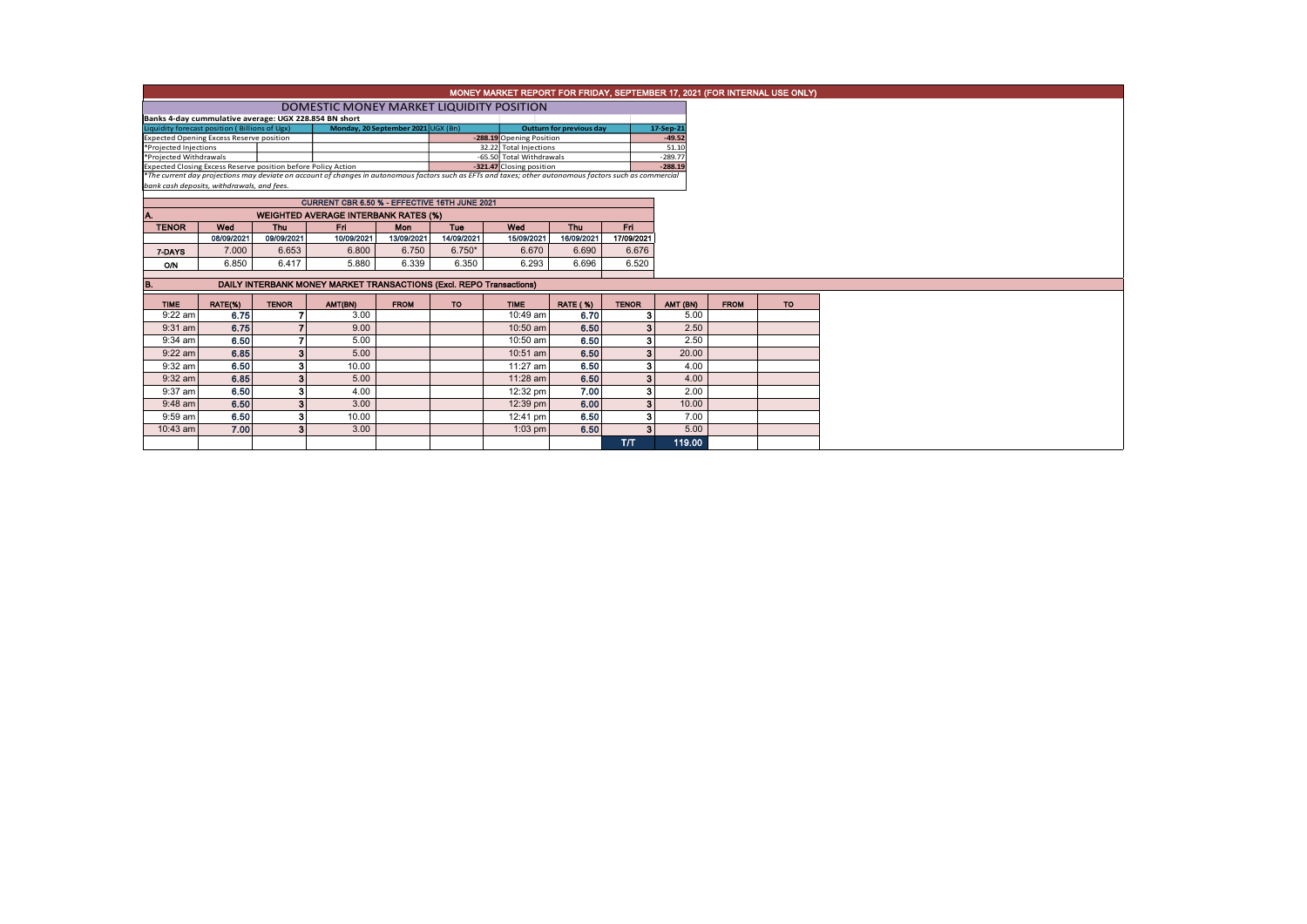| C.                                                                                                       |                                                                                                                                          |                                    |                                                                                       |                                    |                                   | <b>CBR AND THE 7- DAY WAR INTERBANK RATES</b>                     |                   |                |              |                     |            |            |  |  |
|----------------------------------------------------------------------------------------------------------|------------------------------------------------------------------------------------------------------------------------------------------|------------------------------------|---------------------------------------------------------------------------------------|------------------------------------|-----------------------------------|-------------------------------------------------------------------|-------------------|----------------|--------------|---------------------|------------|------------|--|--|
| 9.500<br>9.000<br>8.500<br>8.000<br>7.500<br>7.000<br>6.500<br>6.000<br>5.500<br>5.000<br>4.500<br>4.000 | ntantang <u>an s</u><br>ز چارچ وي جدده اسا شده وي چارچ<br>.<br>$\overline{\cdots}$<br>$\mathcal{D}^{\text{in}}(\mathcal{A},\mathcal{A})$ |                                    |                                                                                       |                                    |                                   |                                                                   |                   |                |              |                     |            |            |  |  |
|                                                                                                          | 03/09/2021                                                                                                                               | 06/09/2021                         | 07/09/2021                                                                            | 08/09/2021                         | 09/09/2021                        | 10/09/2021                                                        |                   | 13/09/2021     | 14/09/2021   | 15/09/2021          | 16/09/2021 | 17/09/2021 |  |  |
|                                                                                                          |                                                                                                                                          |                                    |                                                                                       |                                    |                                   |                                                                   |                   |                |              |                     |            |            |  |  |
|                                                                                                          |                                                                                                                                          |                                    |                                                                                       |                                    |                                   | • Overnight WAR -7-day WAR - CBR rate - Upper bound - Lower bound |                   |                |              |                     |            |            |  |  |
| D.                                                                                                       |                                                                                                                                          |                                    | MONETARY POLICY OPERATIONS MATURITIES PROFILE: (23-SEP-2021 TO 21-OCT-2021)           |                                    |                                   |                                                                   |                   |                |              |                     |            |            |  |  |
| <b>DATE</b>                                                                                              | <b>THUR</b>                                                                                                                              | <b>THUR</b>                        | <b>THUR</b>                                                                           | <b>THUR</b>                        | <b>THUR</b>                       | <b>TOTAL</b>                                                      |                   |                |              |                     |            |            |  |  |
|                                                                                                          | 23-Sep-21                                                                                                                                | 30-Sep-21                          | 07-Oct-21                                                                             | 14-Oct-21                          | 21-Oct-21                         |                                                                   |                   |                |              |                     |            |            |  |  |
| <b>REPO</b>                                                                                              | 993.24                                                                                                                                   | $\sim$                             |                                                                                       | $\overline{\phantom{a}}$           | $\overline{\phantom{a}}$          | 993.24                                                            |                   |                |              |                     |            |            |  |  |
| <b>REV REPO</b><br><b>DEPO AUCT</b>                                                                      | $\sim$<br>450.10                                                                                                                         | $\overline{\phantom{a}}$<br>$\sim$ | $\sim$<br>182.70                                                                      | $\overline{\phantom{a}}$<br>$\sim$ | $\overline{\phantom{a}}$<br>90.00 | $\sim$<br>722.80                                                  |                   |                |              |                     |            |            |  |  |
| <b>TOTALS</b>                                                                                            | 1,443.34                                                                                                                                 | х.                                 | 182.70                                                                                | ×.                                 | 90.00                             | 1,716.04                                                          |                   |                |              |                     |            |            |  |  |
|                                                                                                          |                                                                                                                                          |                                    | Total O/S Deposit Auction balances held by BOU up to 07 October Q912021: UGX 1,336 BN |                                    |                                   |                                                                   |                   |                |              |                     |            |            |  |  |
|                                                                                                          |                                                                                                                                          |                                    | Total O/S Repo, Reverse Repo & Deposit Auction balances held by BOU: UGX 2,329 BN     |                                    |                                   |                                                                   |                   |                |              |                     |            |            |  |  |
|                                                                                                          | (EI) STOCK OF TREASURY SECURITIES                                                                                                        |                                    |                                                                                       |                                    | EII)                              | <b>MONETARY POLICY MARKET OPERATIONS</b>                          |                   |                |              |                     |            |            |  |  |
|                                                                                                          | LAST TBIILS ISSUE DATE: 16-SEPTEMBER-2021                                                                                                |                                    |                                                                                       |                                    |                                   | (VERTICAL REPOS, REV-REPOS & DEPOSIT AUCTIONS)                    |                   |                |              |                     |            |            |  |  |
|                                                                                                          | On-the-run O/S T-BILL STOCKs (Bns-UGX)                                                                                                   |                                    | 6,138.45                                                                              | 20/09/2021                         | OMO                               | <b>ISSUE DATE</b>                                                 | <b>AMOUNT</b>     | <b>WAR</b>     | <b>RANGE</b> | <b>TENOR</b>        |            |            |  |  |
| 21,003.07<br>On-the-run O/S T-BONDSTOCKs(Bns-UGX)                                                        |                                                                                                                                          |                                    |                                                                                       | 20/09/2021 REPO                    |                                   |                                                                   | 19-Aug - 1,641.00 | 6.500          |              |                     |            |            |  |  |
|                                                                                                          | TOTAL TBILL & TBOND STOCK- UGX                                                                                                           |                                    | 27, 141.52                                                                            |                                    | <b>DAUT</b><br><b>DAUT</b>        | 26-Aug                                                            | 358.08            | 6.998          |              | 28<br>56            |            |            |  |  |
| O/S-Outstanding                                                                                          | <b>TOTAL STOCK YTM (%)</b>                                                                                                               |                                    | <b>CHANGE IN</b>                                                                      |                                    | <b>DAUT</b>                       | $26$ -Aug $-$<br>26-Aug                                           | 39.58<br>54.34    | 6.950<br>7.299 |              | 84                  |            |            |  |  |
| <b>MATURITY</b>                                                                                          | (BN UGX)                                                                                                                                 | AT CUT OFF*                        | YTM (+/)                                                                              |                                    | <b>REPO</b>                       |                                                                   | 26-Aug - 1,161.00 | 6.500          |              | $\overline{7}$      |            |            |  |  |
| 91                                                                                                       | 102.32                                                                                                                                   | 6.820                              | $-0.079$                                                                              |                                    | <b>REPO</b>                       | 30-Aug                                                            | 502.00            | 6.500          |              | 3                   |            |            |  |  |
| 182                                                                                                      | 410.12                                                                                                                                   | 8.000                              | $-0.751$                                                                              |                                    | <b>REPO</b>                       | $31-Auq$                                                          | 286.50            | 6.500          |              |                     |            |            |  |  |
| 364                                                                                                      | 5.626.01                                                                                                                                 | 9.449                              | $-0.251$                                                                              |                                    | <b>REPO</b>                       | $01-Sep$                                                          | 244.50            | 6.500          |              |                     |            |            |  |  |
| 2YR                                                                                                      | 200.00                                                                                                                                   | 10.000                             | $-1.500$                                                                              |                                    | <b>REPO</b>                       | $02-Sep$ -                                                        | 1,539.00          | 6.500          |              |                     |            |            |  |  |
| 3YR                                                                                                      | $\sim$                                                                                                                                   | 11.390                             | $-1.410$                                                                              |                                    | <b>REPO</b>                       | 06-Sep                                                            | 252.00            | 6.500          |              | 3                   |            |            |  |  |
| 5YR                                                                                                      | 1,589.27                                                                                                                                 | 13.409                             | $-1.691$                                                                              |                                    | <b>REPO</b>                       | $08-Sep$                                                          | 164.50            | 6.500          |              |                     |            |            |  |  |
| <b>10YR</b>                                                                                              | 9,703.84                                                                                                                                 | 13.500                             | $-0.239$                                                                              |                                    | <b>REPO</b>                       | 09-Sep -                                                          | 1,094.00          | 6.500          |              |                     |            |            |  |  |
| 15YR                                                                                                     | 8,222.91                                                                                                                                 | 14.090                             | $-0.310$                                                                              |                                    | <b>DAUT</b>                       | $09-Sep$                                                          | 64.65             | 6.998          |              | 28                  |            |            |  |  |
| <b>20YR</b>                                                                                              | 1,287.05                                                                                                                                 | 15.950                             | $-1.040$                                                                              |                                    | <b>DAUT</b>                       | 09-Sep                                                            | 450.16            | 7.003          |              | 56                  |            |            |  |  |
|                                                                                                          |                                                                                                                                          |                                    | Cut OFF is the lowest price/ highest yield that satisfies the auction awarded amount. | <b>DAUT</b>                        | 09-Sep                            | 42.28                                                             | 7.357             |                | 84           |                     |            |            |  |  |
|                                                                                                          |                                                                                                                                          |                                    |                                                                                       |                                    |                                   |                                                                   |                   |                |              |                     |            |            |  |  |
|                                                                                                          |                                                                                                                                          |                                    |                                                                                       |                                    | <b>DAUT</b><br><b>REPO</b>        | $13-Sep$<br>$16-Sep$ -                                            | 386.00<br>992.00  | 6.500<br>6.500 |              | 3<br>$\overline{7}$ |            |            |  |  |